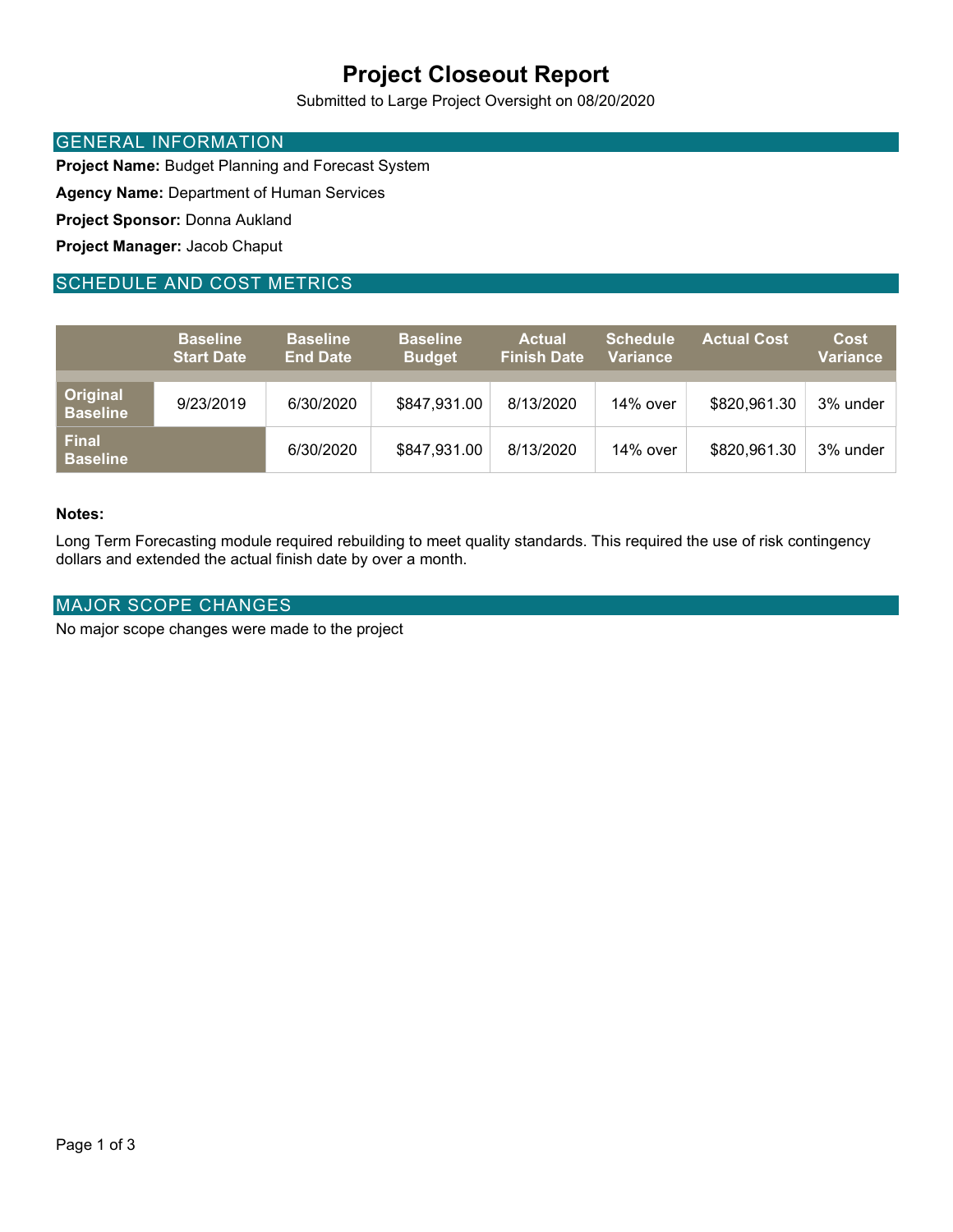# Project Closeout Report

Submitted to Large Project Oversight on 08/20/2020

### **OBJECTIVES**

| <b>Business Objective</b>                                                             | <b>Measurement Description</b>                                                                                                                                                                                                                                | Met/<br><b>Not Met</b> | <b>Measurement Outcome</b>                                                                                                                             |
|---------------------------------------------------------------------------------------|---------------------------------------------------------------------------------------------------------------------------------------------------------------------------------------------------------------------------------------------------------------|------------------------|--------------------------------------------------------------------------------------------------------------------------------------------------------|
| Reduce duplicate data entry time by<br>as much as 93% per fiscal staff<br>person.     | DHS estimates that five to fifteen<br>hours per week per fiscal staff<br>person is currently spent on<br>duplicate data entry.<br>At the end of the project, DHS<br>will measure the amount of time<br>per week staff is spending on<br>duplicate data entry. | Met                    | DHS Fiscal staff with prior<br>budget cycle experience have<br>seen a three-fold time savings<br>as 3 levels of storage have<br>been reduced to one.   |
| Reduce report creating time by as<br>much as 88% of fiscal staff effort per<br>month. | DHS estimates that thirty to forty<br>(30-40) days of fiscal staff effort<br>per month is currently spent on<br>report creation.<br>At the end of the project, DHS<br>will measure the amount of time<br>per month staff is spending on<br>report creation.   | Met                    | New system has reduced report<br>generation from days to hours<br>in some circumstances.                                                               |
| Reduce data entry by as much as<br>75% per year.                                      | DHS estimates that three to four<br>(3-4) months per fiscal staff<br>person per year is currently<br>spent on data entry.<br>At the end of the project, DHS<br>will measure the amount of time<br>per year staff is spending on<br>data entry.                | Met                    | Automated imports and<br>processes built into the new<br>system have reduced data<br>entry. DHS Fiscal will evaluate<br>actual yearly savings in 2021. |